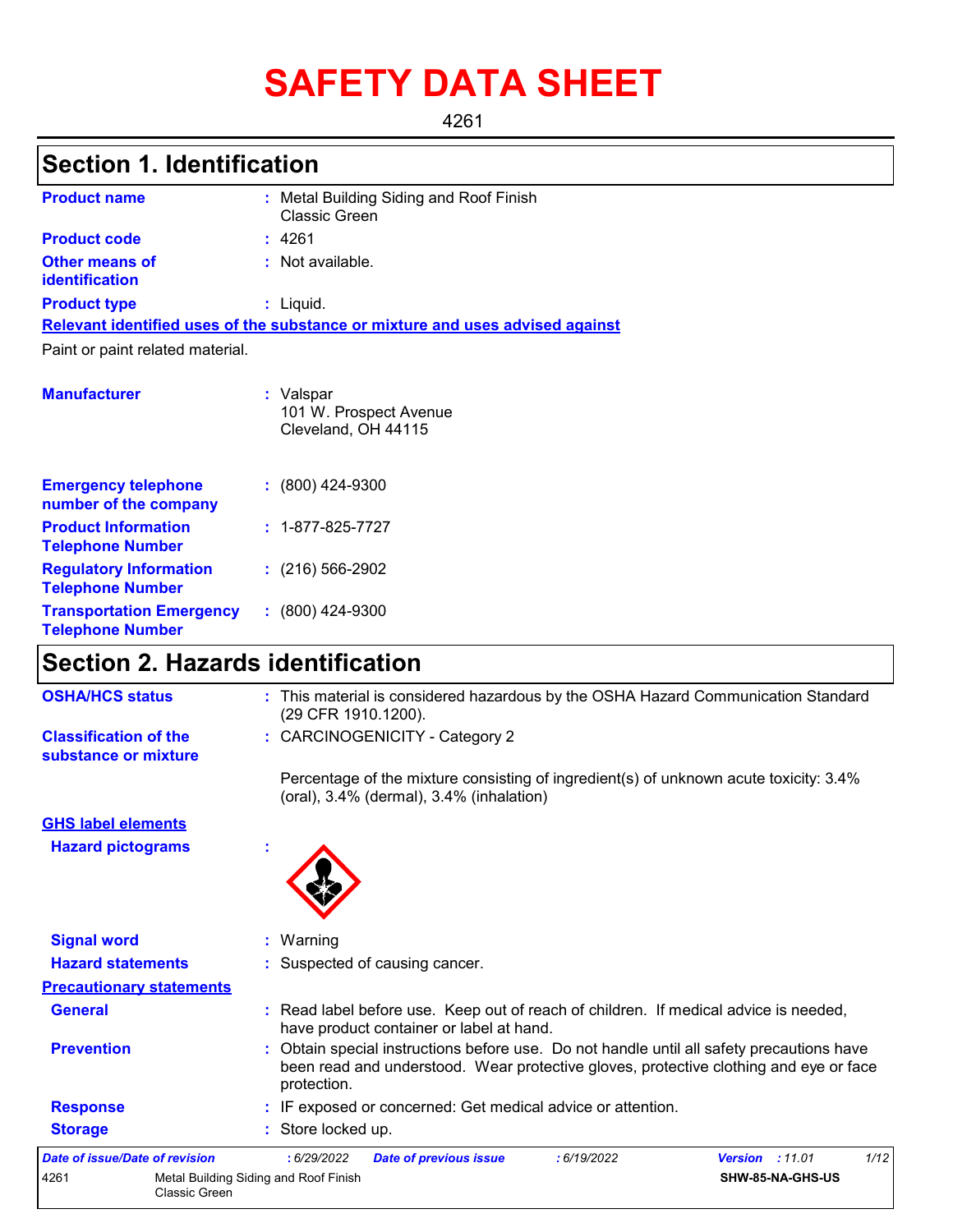### **Section 2. Hazards identification**

| <b>Disposal</b>                            | : Dispose of contents and container in accordance with all local, regional, national and<br>international regulations.                                                                                                                                                                                                                                                                                                                                                                                                                                                                               |
|--------------------------------------------|------------------------------------------------------------------------------------------------------------------------------------------------------------------------------------------------------------------------------------------------------------------------------------------------------------------------------------------------------------------------------------------------------------------------------------------------------------------------------------------------------------------------------------------------------------------------------------------------------|
| <b>Supplemental label</b><br>elements      | WARNING: This product contains chemicals known to the State of California to cause<br>cancer and birth defects or other reproductive harm. Adequate ventilation required when<br>sanding or abrading the dried film. If Adequate ventilation cannot be provided wear an<br>approved particulate respirator (NIOSH approved). Follow respirator manufacturer's<br>directions for respirator use. DELAYED EFFECTS FROM LONG TERM<br>OVEREXPOSURE. Abrading or sanding of the dry film may release Crystalline Silica<br>which has been shown to cause lung damage and cancer under long term exposure. |
|                                            | This product contains a Significant New Use Rule (SNUR) Chemical. Do not allow this<br>product to enter drains, sewers, wastewater treatment systems, groundwater, streams,<br>lakes or ponds. See Environmental Data Sheet (EDS) for additional details.                                                                                                                                                                                                                                                                                                                                            |
|                                            | Please refer to the SDS for additional information. Keep out of reach of children. Do not<br>transfer contents to other containers for storage.                                                                                                                                                                                                                                                                                                                                                                                                                                                      |
| <b>Hazards not otherwise</b><br>classified | : None known.                                                                                                                                                                                                                                                                                                                                                                                                                                                                                                                                                                                        |

### **Section 3. Composition/information on ingredients**

| Substance/mixture                       | : Mixture        |
|-----------------------------------------|------------------|
| <b>Other means of</b><br>identification | : Not available. |

#### **CAS number/other identifiers**

| <b>Ingredient name</b> | % by weight | <b>CAS number</b> |
|------------------------|-------------|-------------------|
| Titanium Dioxide       | l≤3         | 13463-67-7        |
| Heavy Paraffinic Oil   | ∙≥ ا        | 64742-65-0        |

Any concentration shown as a range is to protect confidentiality or is due to batch variation.

**There are no additional ingredients present which, within the current knowledge of the supplier and in the concentrations applicable, are classified and hence require reporting in this section.**

**Occupational exposure limits, if available, are listed in Section 8.**

### **Section 4. First aid measures**

#### **Description of necessary first aid measures**

| <b>Eye contact</b>  | : Immediately flush eyes with plenty of water, occasionally lifting the upper and lower<br>eyelids. Check for and remove any contact lenses. Continue to rinse for at least 10<br>minutes. Get medical attention.                                                                                                                                                                                                                                                                                                                         |
|---------------------|-------------------------------------------------------------------------------------------------------------------------------------------------------------------------------------------------------------------------------------------------------------------------------------------------------------------------------------------------------------------------------------------------------------------------------------------------------------------------------------------------------------------------------------------|
| <b>Inhalation</b>   | : Remove victim to fresh air and keep at rest in a position comfortable for breathing. If<br>not breathing, if breathing is irregular or if respiratory arrest occurs, provide artificial<br>respiration or oxygen by trained personnel. It may be dangerous to the person providing<br>aid to give mouth-to-mouth resuscitation. Get medical attention. If unconscious, place<br>in recovery position and get medical attention immediately. Maintain an open airway.<br>Loosen tight clothing such as a collar, tie, belt or waistband. |
| <b>Skin contact</b> | : Flush contaminated skin with plenty of water. Remove contaminated clothing and<br>shoes. Continue to rinse for at least 10 minutes. Get medical attention. Wash clothing<br>before reuse. Clean shoes thoroughly before reuse.                                                                                                                                                                                                                                                                                                          |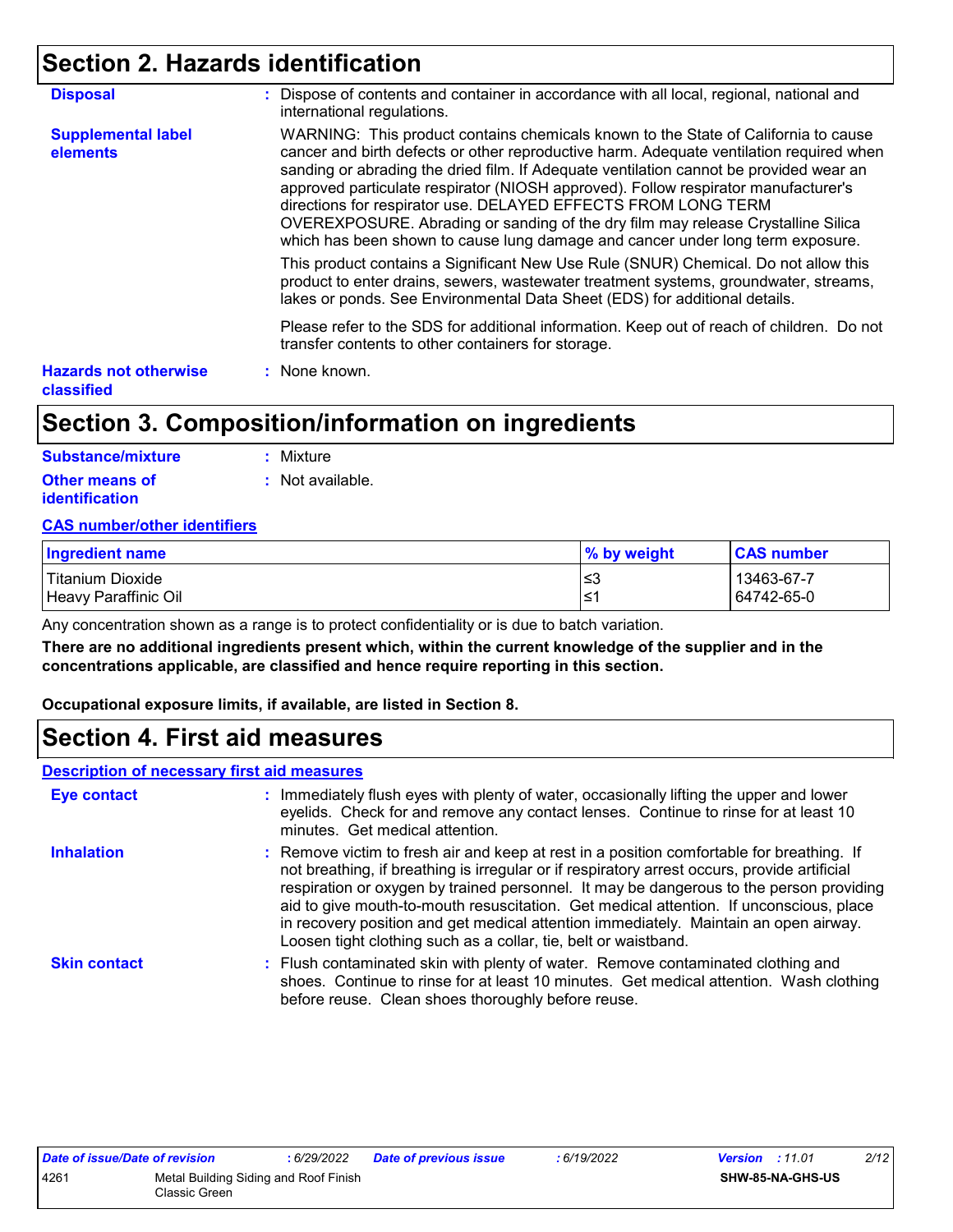### **Section 4. First aid measures**

| <b>Ingestion</b>                                          | : Wash out mouth with water. Remove dentures if any. If material has been swallowed<br>and the exposed person is conscious, give small quantities of water to drink. Stop if the<br>exposed person feels sick as vomiting may be dangerous. Do not induce vomiting<br>unless directed to do so by medical personnel. If vomiting occurs, the head should be<br>kept low so that vomit does not enter the lungs. Get medical attention. Never give<br>anything by mouth to an unconscious person. If unconscious, place in recovery position<br>and get medical attention immediately. Maintain an open airway. Loosen tight clothing<br>such as a collar, tie, belt or waistband. |
|-----------------------------------------------------------|-----------------------------------------------------------------------------------------------------------------------------------------------------------------------------------------------------------------------------------------------------------------------------------------------------------------------------------------------------------------------------------------------------------------------------------------------------------------------------------------------------------------------------------------------------------------------------------------------------------------------------------------------------------------------------------|
|                                                           |                                                                                                                                                                                                                                                                                                                                                                                                                                                                                                                                                                                                                                                                                   |
|                                                           |                                                                                                                                                                                                                                                                                                                                                                                                                                                                                                                                                                                                                                                                                   |
| <b>Most important symptoms/effects, acute and delayed</b> |                                                                                                                                                                                                                                                                                                                                                                                                                                                                                                                                                                                                                                                                                   |
| <b>Potential acute health effects</b>                     |                                                                                                                                                                                                                                                                                                                                                                                                                                                                                                                                                                                                                                                                                   |
| <b>Eye contact</b>                                        | : No known significant effects or critical hazards.                                                                                                                                                                                                                                                                                                                                                                                                                                                                                                                                                                                                                               |
| <b>Inhalation</b>                                         | : No known significant effects or critical hazards.                                                                                                                                                                                                                                                                                                                                                                                                                                                                                                                                                                                                                               |
| <b>Skin contact</b>                                       | : No known significant effects or critical hazards.                                                                                                                                                                                                                                                                                                                                                                                                                                                                                                                                                                                                                               |
| <b>Ingestion</b>                                          | : No known significant effects or critical hazards.                                                                                                                                                                                                                                                                                                                                                                                                                                                                                                                                                                                                                               |
| <b>Over-exposure signs/symptoms</b>                       |                                                                                                                                                                                                                                                                                                                                                                                                                                                                                                                                                                                                                                                                                   |
| <b>Eye contact</b>                                        | : No specific data.                                                                                                                                                                                                                                                                                                                                                                                                                                                                                                                                                                                                                                                               |
| <b>Inhalation</b>                                         | : No specific data.                                                                                                                                                                                                                                                                                                                                                                                                                                                                                                                                                                                                                                                               |
| <b>Skin contact</b>                                       | : No specific data.                                                                                                                                                                                                                                                                                                                                                                                                                                                                                                                                                                                                                                                               |
| <b>Ingestion</b>                                          | : No specific data.                                                                                                                                                                                                                                                                                                                                                                                                                                                                                                                                                                                                                                                               |
|                                                           | Indication of immediate medical attention and special treatment needed, if necessary                                                                                                                                                                                                                                                                                                                                                                                                                                                                                                                                                                                              |
| <b>Notes to physician</b>                                 | : Treat symptomatically. Contact poison treatment specialist immediately if large<br>quantities have been ingested or inhaled.                                                                                                                                                                                                                                                                                                                                                                                                                                                                                                                                                    |
| <b>Specific treatments</b>                                | : No specific treatment.                                                                                                                                                                                                                                                                                                                                                                                                                                                                                                                                                                                                                                                          |
| <b>Protection of first-aiders</b>                         | : No action shall be taken involving any personal risk or without suitable training. It may<br>be dangerous to the person providing aid to give mouth-to-mouth resuscitation.                                                                                                                                                                                                                                                                                                                                                                                                                                                                                                     |

### **See toxicological information (Section 11)**

# **Section 5. Fire-fighting measures**

| <b>Extinguishing media</b>                               |                                                                                                                                                                                                   |
|----------------------------------------------------------|---------------------------------------------------------------------------------------------------------------------------------------------------------------------------------------------------|
| <b>Suitable extinguishing</b><br>media                   | : Use an extinguishing agent suitable for the surrounding fire.                                                                                                                                   |
| <b>Unsuitable extinguishing</b><br>media                 | : None known.                                                                                                                                                                                     |
| <b>Specific hazards arising</b><br>from the chemical     | : In a fire or if heated, a pressure increase will occur and the container may burst.                                                                                                             |
| <b>Hazardous thermal</b><br>decomposition products       | Decomposition products may include the following materials:<br>carbon dioxide<br>carbon monoxide<br>metal oxide/oxides                                                                            |
| <b>Special protective actions</b><br>for fire-fighters   | Promptly isolate the scene by removing all persons from the vicinity of the incident if<br>there is a fire. No action shall be taken involving any personal risk or without suitable<br>training. |
| <b>Special protective</b><br>equipment for fire-fighters | Fire-fighters should wear appropriate protective equipment and self-contained breathing<br>apparatus (SCBA) with a full face-piece operated in positive pressure mode.                            |

| Date of issue/Date of revision |                                                        | : 6/29/2022 | <b>Date of previous issue</b> | 6/19/2022 | <b>Version</b> : 11.01 |                         | 3/12 |
|--------------------------------|--------------------------------------------------------|-------------|-------------------------------|-----------|------------------------|-------------------------|------|
| 4261                           | Metal Building Siding and Roof Finish<br>Classic Green |             |                               |           |                        | <b>SHW-85-NA-GHS-US</b> |      |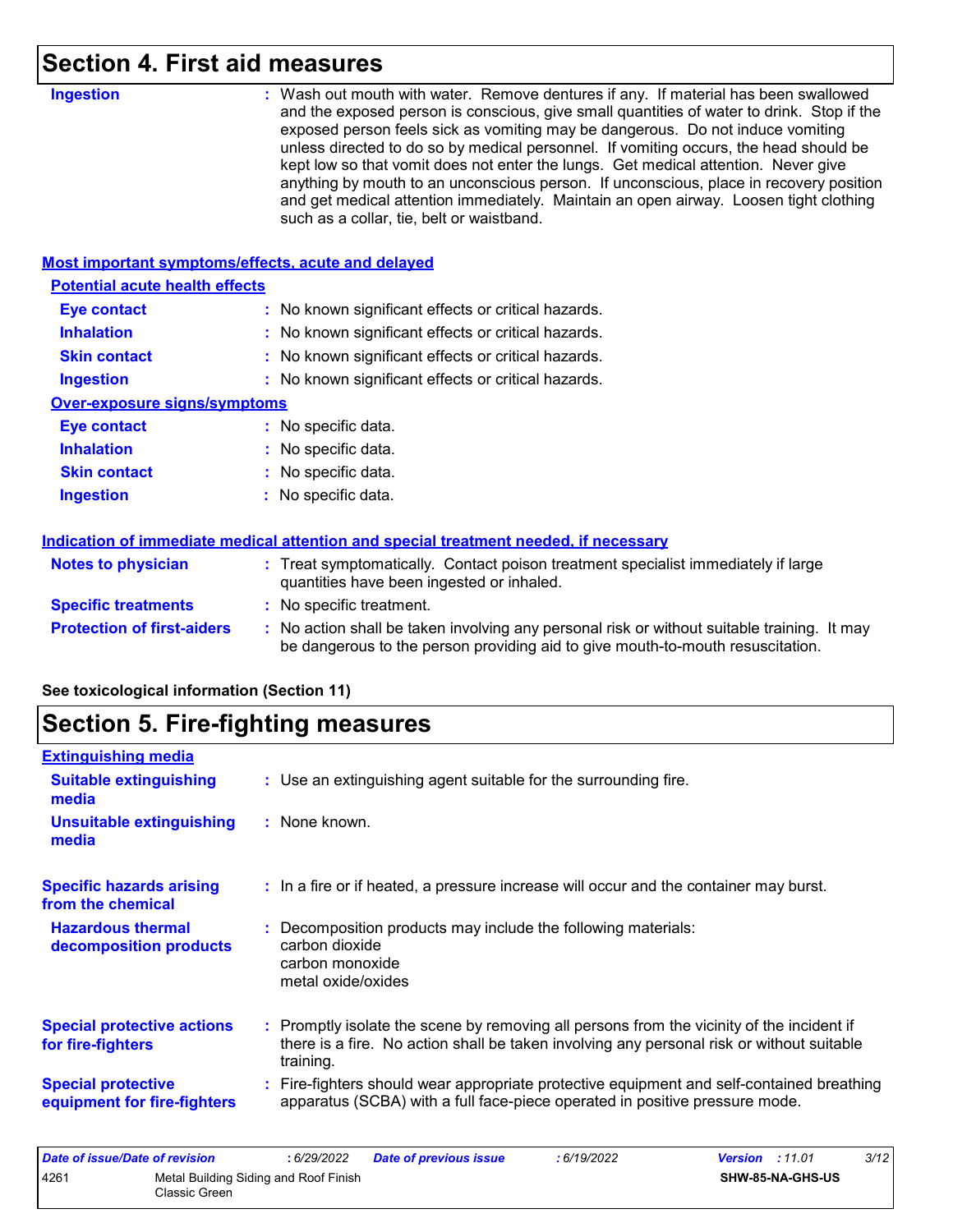# **Section 6. Accidental release measures**

|                                                                                    | Personal precautions, protective equipment and emergency procedures                                                                                                                                                                                                                                                                                                                                              |
|------------------------------------------------------------------------------------|------------------------------------------------------------------------------------------------------------------------------------------------------------------------------------------------------------------------------------------------------------------------------------------------------------------------------------------------------------------------------------------------------------------|
| For non-emergency<br>personnel                                                     | : No action shall be taken involving any personal risk or without suitable training.<br>Evacuate surrounding areas. Keep unnecessary and unprotected personnel from<br>entering. Do not touch or walk through spilled material. Avoid breathing vapor or mist.<br>Provide adequate ventilation. Wear appropriate respirator when ventilation is<br>inadequate. Put on appropriate personal protective equipment. |
| For emergency responders                                                           | If specialized clothing is required to deal with the spillage, take note of any information in<br>÷.<br>Section 8 on suitable and unsuitable materials. See also the information in "For non-<br>emergency personnel".                                                                                                                                                                                           |
| <b>Environmental precautions</b>                                                   | This product contains a Significant New Use Rule (SNUR) Chemical. Do not allow<br>this product to enter drains, sewers, wastewater treatment systems, groundwater,<br>streams, lakes or ponds. See Environmental Data Sheet (EDS) for additional<br>details.                                                                                                                                                     |
|                                                                                    | Avoid dispersal of spilled material and runoff and contact with soil, waterways, drains<br>and sewers. Inform the relevant authorities if the product has caused environmental                                                                                                                                                                                                                                   |
|                                                                                    | pollution (sewers, waterways, soil or air).                                                                                                                                                                                                                                                                                                                                                                      |
|                                                                                    |                                                                                                                                                                                                                                                                                                                                                                                                                  |
| <b>Methods and materials for containment and cleaning up</b><br><b>Small spill</b> | : Stop leak if without risk. Move containers from spill area. Dilute with water and mop up<br>if water-soluble. Alternatively, or if water-insoluble, absorb with an inert dry material and<br>place in an appropriate waste disposal container. Dispose of via a licensed waste<br>disposal contractor.                                                                                                         |

### **Section 7. Handling and storage**

| <b>Precautions for safe handling</b>             |                                                                                                                                                                                                                                                                                                                                                                                                                                                                                                                                                                                                                                                                                |
|--------------------------------------------------|--------------------------------------------------------------------------------------------------------------------------------------------------------------------------------------------------------------------------------------------------------------------------------------------------------------------------------------------------------------------------------------------------------------------------------------------------------------------------------------------------------------------------------------------------------------------------------------------------------------------------------------------------------------------------------|
| <b>Protective measures</b>                       | : Put on appropriate personal protective equipment (see Section 8). Avoid exposure -<br>obtain special instructions before use. Do not handle until all safety precautions have<br>been read and understood. Do not get in eyes or on skin or clothing. Do not ingest.<br>Avoid breathing vapor or mist. If during normal use the material presents a respiratory<br>hazard, use only with adequate ventilation or wear appropriate respirator. Keep in the<br>original container or an approved alternative made from a compatible material, kept<br>tightly closed when not in use. Empty containers retain product residue and can be<br>hazardous. Do not reuse container. |
| <b>Advice on general</b><br>occupational hygiene | : Eating, drinking and smoking should be prohibited in areas where this material is<br>handled, stored and processed. Workers should wash hands and face before eating,<br>drinking and smoking. Remove contaminated clothing and protective equipment before<br>entering eating areas. See also Section 8 for additional information on hygiene<br>measures.                                                                                                                                                                                                                                                                                                                  |

| Date of issue/Date of revision |                                                        | : 6/29/2022 | Date of previous issue | : 6/19/2022 |
|--------------------------------|--------------------------------------------------------|-------------|------------------------|-------------|
| 4261                           | Metal Building Siding and Roof Finish<br>Classic Green |             |                        |             |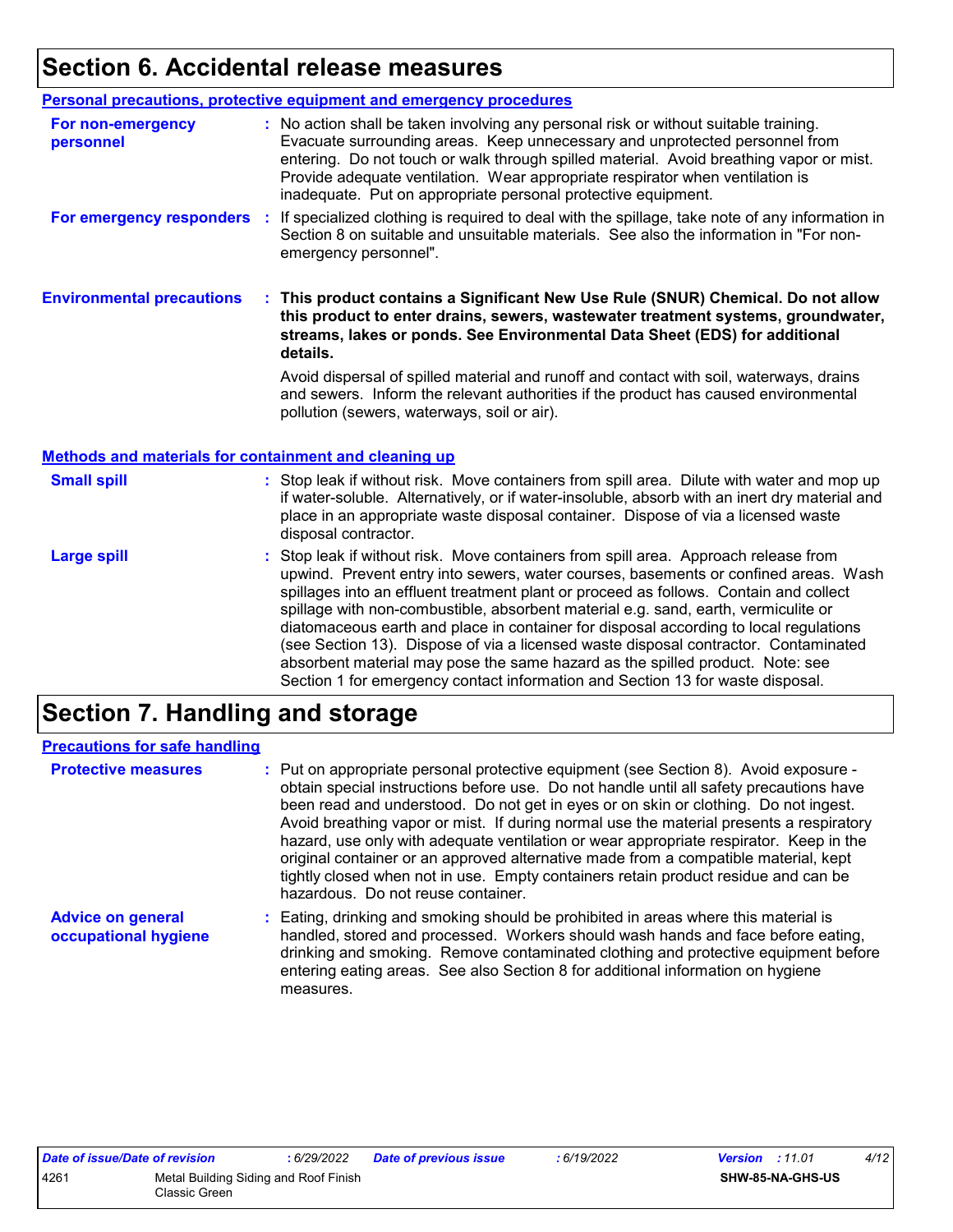### **Section 7. Handling and storage**

| <b>Conditions for safe storage,</b> | : Store in accordance with local regulations. Store in original container protected from  |
|-------------------------------------|-------------------------------------------------------------------------------------------|
| including any                       | direct sunlight in a dry, cool and well-ventilated area, away from incompatible materials |
| <b>incompatibilities</b>            | (see Section 10) and food and drink. Store locked up. Keep container tightly closed       |
|                                     | and sealed until ready for use. Containers that have been opened must be carefully        |
|                                     | resealed and kept upright to prevent leakage. Do not store in unlabeled containers.       |
|                                     | Use appropriate containment to avoid environmental contamination. See Section 10 for      |
|                                     | incompatible materials before handling or use.                                            |

### **Section 8. Exposure controls/personal protection**

#### **Control parameters**

#### **Occupational exposure limits (OSHA United States)**

| <b>Ingredient name</b>  | CAS#       | <b>Exposure limits</b>                                                                                                                                                                                                                                                                                                     |
|-------------------------|------------|----------------------------------------------------------------------------------------------------------------------------------------------------------------------------------------------------------------------------------------------------------------------------------------------------------------------------|
| <b>Titanium Dioxide</b> | 13463-67-7 | ACGIH TLV (United States, 1/2021).<br>TWA: 10 mg/m <sup>3</sup> 8 hours.<br>OSHA PEL (United States, 5/2018).<br>TWA: 15 mg/m <sup>3</sup> 8 hours. Form: Total dust                                                                                                                                                       |
| Heavy Paraffinic Oil    | 64742-65-0 | ACGIH TLV (United States, 1/2021).<br>TWA: 5 mg/m <sup>3</sup> 8 hours. Form: Inhalable<br>fraction<br>OSHA PEL (United States, 5/2018).<br>TWA: 5 mg/m <sup>3</sup> 8 hours.<br>NIOSH REL (United States, 10/2020).<br>TWA: 5 mg/m <sup>3</sup> 10 hours. Form: Mist<br>STEL: 10 mg/m <sup>3</sup> 15 minutes. Form: Mist |

#### **Occupational exposure limits (Canada)**

| <b>Ingredient name</b> | CAS#       | <b>Exposure limits</b>                                                                                                                                                                                                                                                                                                                                                                                                                                                                                                                                                                                       |
|------------------------|------------|--------------------------------------------------------------------------------------------------------------------------------------------------------------------------------------------------------------------------------------------------------------------------------------------------------------------------------------------------------------------------------------------------------------------------------------------------------------------------------------------------------------------------------------------------------------------------------------------------------------|
| Titanium dioxide       | 13463-67-7 | <b>CA British Columbia Provincial (Canada,</b><br>$6/2021$ ).<br>TWA: 10 mg/m <sup>3</sup> 8 hours. Form: Total dust<br>TWA: 3 mg/m <sup>3</sup> 8 hours. Form: respirable<br>fraction<br>CA Quebec Provincial (Canada, 6/2021).<br>TWAEV: 10 mg/m <sup>3</sup> 8 hours. Form: Total dust.<br>CA Alberta Provincial (Canada, 6/2018).<br>8 hrs OEL: 10 mg/m <sup>3</sup> 8 hours.<br>CA Ontario Provincial (Canada, 6/2019).<br>TWA: 10 mg/m <sup>3</sup> 8 hours.<br><b>CA Saskatchewan Provincial (Canada,</b><br>7/2013).<br>STEL: 20 mg/m <sup>3</sup> 15 minutes.<br>TWA: 10 mg/m <sup>3</sup> 8 hours. |

#### **Occupational exposure limits (Mexico)**

|       | CAS# | <b>Exposure limits</b> |
|-------|------|------------------------|
| None. |      |                        |

#### **Appropriate engineering controls**

**:** If user operations generate dust, fumes, gas, vapor or mist, use process enclosures, local exhaust ventilation or other engineering controls to keep worker exposure to airborne contaminants below any recommended or statutory limits.

| Date of issue/Date of revision |                                                         | : 6/29/2022 | <b>Date of previous issue</b> | : 6/19/2022 | <b>Version</b> : 11.01 |                         | 5/12 |
|--------------------------------|---------------------------------------------------------|-------------|-------------------------------|-------------|------------------------|-------------------------|------|
| 4261                           | Metal Building Siding and Roof Finish<br>Classic Green. |             |                               |             |                        | <b>SHW-85-NA-GHS-US</b> |      |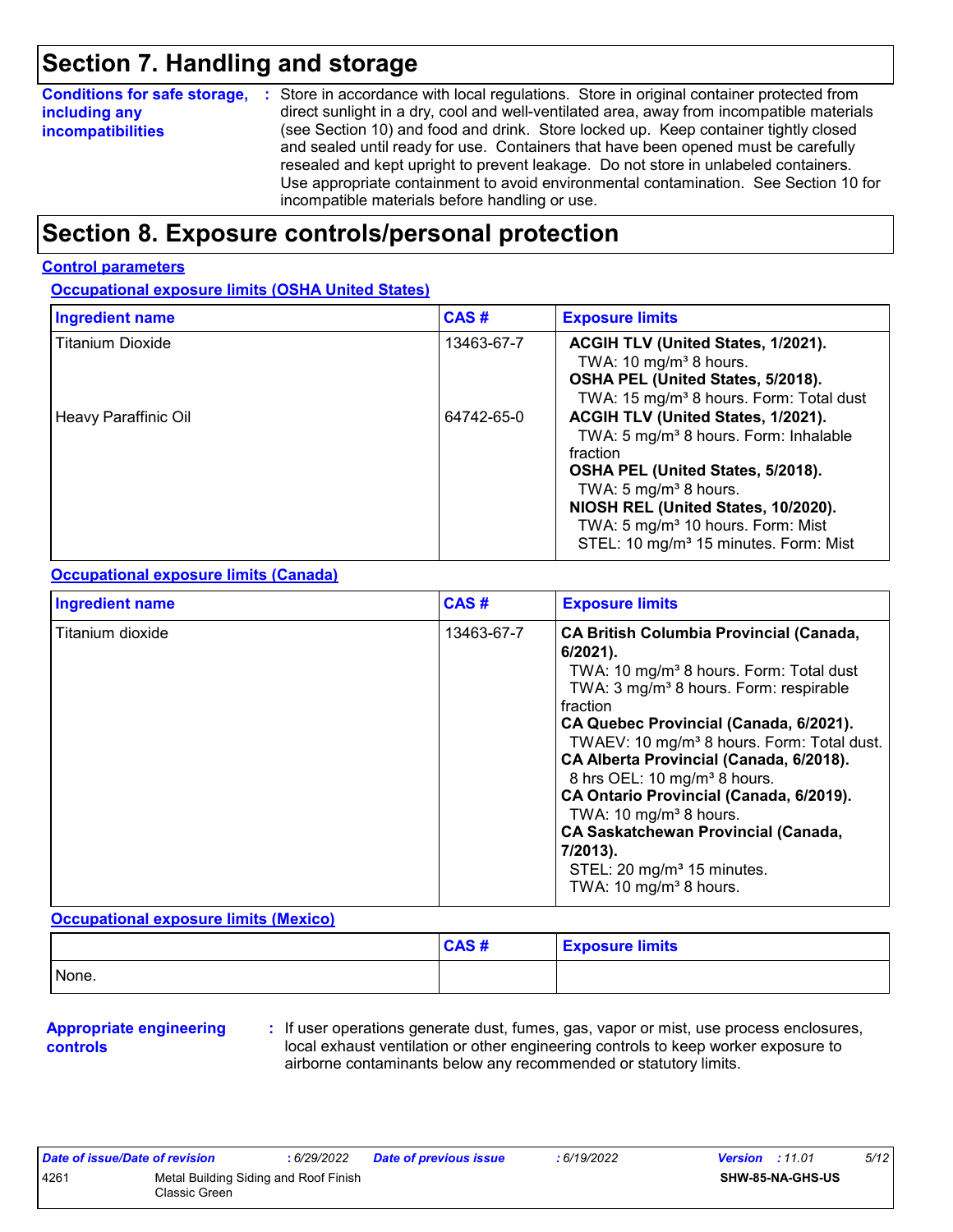# **Section 8. Exposure controls/personal protection**

| <b>Environmental exposure</b><br><b>controls</b> | : This product contains a Significant New Use Rule (SNUR) Chemical. Do not allow<br>this product to enter drains, sewers, wastewater treatment systems, groundwater,<br>streams, lakes or ponds. See Environmental Data Sheet (EDS) for additional<br>details.                                                                                                                                                                                                                                                                                                                                                       |
|--------------------------------------------------|----------------------------------------------------------------------------------------------------------------------------------------------------------------------------------------------------------------------------------------------------------------------------------------------------------------------------------------------------------------------------------------------------------------------------------------------------------------------------------------------------------------------------------------------------------------------------------------------------------------------|
|                                                  | Emissions from ventilation or work process equipment should be checked to ensure<br>they comply with the requirements of environmental protection legislation. In some<br>cases, fume scrubbers, filters or engineering modifications to the process equipment<br>will be necessary to reduce emissions to acceptable levels.                                                                                                                                                                                                                                                                                        |
| <b>Individual protection measures</b>            |                                                                                                                                                                                                                                                                                                                                                                                                                                                                                                                                                                                                                      |
| <b>Hygiene measures</b>                          | Wash hands, forearms and face thoroughly after handling chemical products, before<br>eating, smoking and using the lavatory and at the end of the working period.<br>Appropriate techniques should be used to remove potentially contaminated clothing.<br>Wash contaminated clothing before reusing. Ensure that eyewash stations and safety<br>showers are close to the workstation location.                                                                                                                                                                                                                      |
| <b>Eye/face protection</b>                       | Safety eyewear complying with an approved standard should be used when a risk<br>assessment indicates this is necessary to avoid exposure to liquid splashes, mists,<br>gases or dusts. If contact is possible, the following protection should be worn, unless<br>the assessment indicates a higher degree of protection: safety glasses with side-<br>shields.                                                                                                                                                                                                                                                     |
| <b>Skin protection</b>                           |                                                                                                                                                                                                                                                                                                                                                                                                                                                                                                                                                                                                                      |
| <b>Hand protection</b>                           | Chemical-resistant, impervious gloves complying with an approved standard should be<br>worn at all times when handling chemical products if a risk assessment indicates this is<br>necessary. Considering the parameters specified by the glove manufacturer, check<br>during use that the gloves are still retaining their protective properties. It should be<br>noted that the time to breakthrough for any glove material may be different for different<br>glove manufacturers. In the case of mixtures, consisting of several substances, the<br>protection time of the gloves cannot be accurately estimated. |
| <b>Body protection</b>                           | Personal protective equipment for the body should be selected based on the task being<br>performed and the risks involved and should be approved by a specialist before<br>handling this product.                                                                                                                                                                                                                                                                                                                                                                                                                    |
| <b>Other skin protection</b>                     | Appropriate footwear and any additional skin protection measures should be selected<br>based on the task being performed and the risks involved and should be approved by a<br>specialist before handling this product.                                                                                                                                                                                                                                                                                                                                                                                              |
| <b>Respiratory protection</b>                    | Based on the hazard and potential for exposure, select a respirator that meets the<br>÷.<br>appropriate standard or certification. Respirators must be used according to a<br>respiratory protection program to ensure proper fitting, training, and other important<br>aspects of use.                                                                                                                                                                                                                                                                                                                              |

# **Section 9. Physical and chemical properties**

The conditions of measurement of all properties are at standard temperature and pressure unless otherwise indicated.

| <b>Appearance</b>                                                 |                                       |
|-------------------------------------------------------------------|---------------------------------------|
| <b>Physical state</b>                                             | $:$ Liquid.                           |
| Color                                                             | $:$ Not available.                    |
| Odor                                                              | $:$ Not available.                    |
| <b>Odor threshold</b>                                             | $\cdot$ Not available.                |
| pH                                                                | : 9                                   |
| <b>Melting point/freezing point : Not available.</b>              |                                       |
| <b>Boiling point, initial boiling</b><br>point, and boiling range | : $100^{\circ}$ C (212 $^{\circ}$ F)  |
| <b>Flash point</b>                                                | : Closed cup: Not applicable.         |
| <b>Evaporation rate</b>                                           | $\therefore$ 0.09 (butyl acetate = 1) |

| Date of issue/Date of revision |                                                        | : 6/29/2022 | <b>Date of previous issue</b> | : 6/19/2022 | <b>Version</b> : 11.01 |                         | 6/12 |
|--------------------------------|--------------------------------------------------------|-------------|-------------------------------|-------------|------------------------|-------------------------|------|
| 4261                           | Metal Building Siding and Roof Finish<br>Classic Green |             |                               |             |                        | <b>SHW-85-NA-GHS-US</b> |      |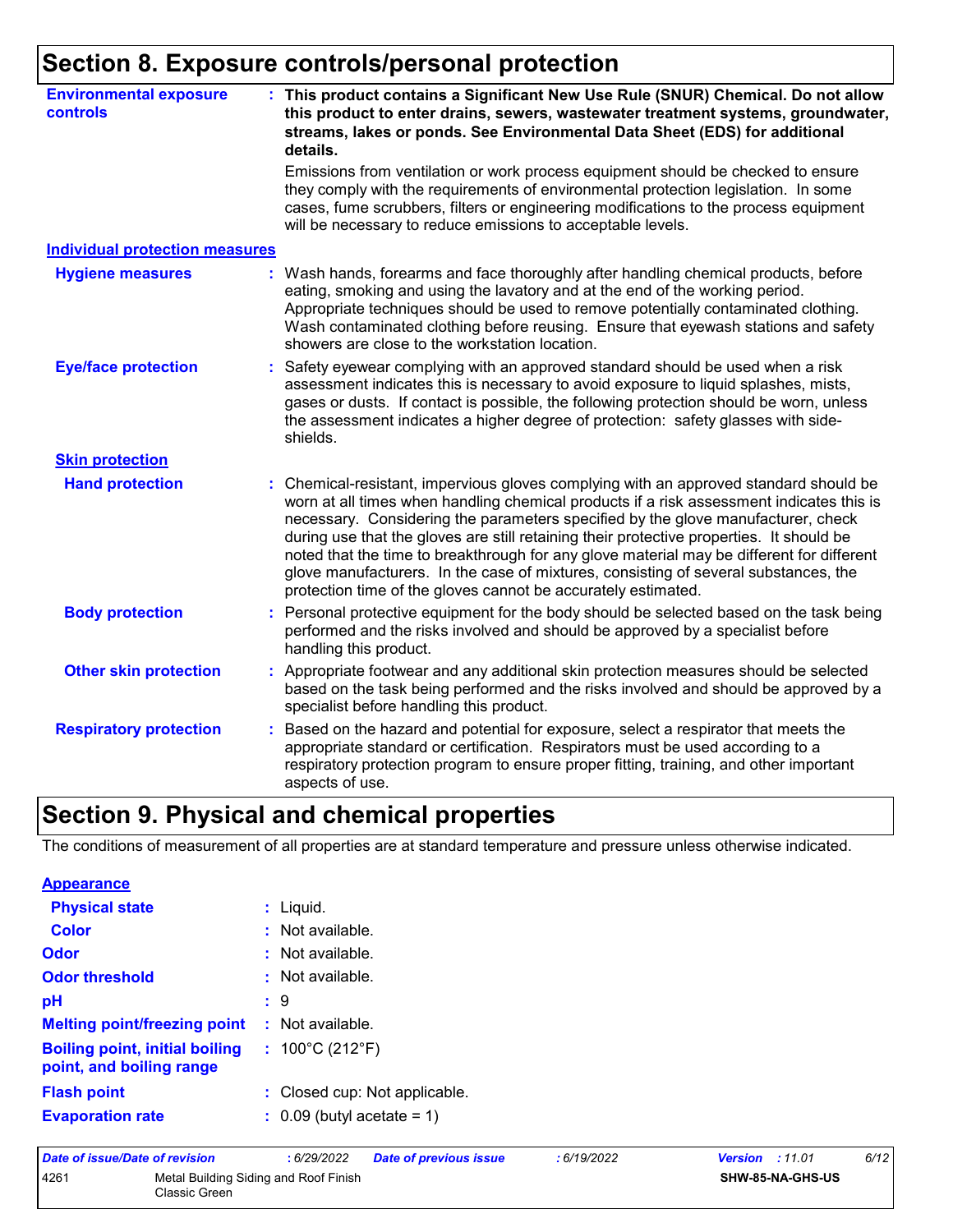### **Section 9. Physical and chemical properties**

| <b>Flammability</b>                                   | : Not available.                                                 |
|-------------------------------------------------------|------------------------------------------------------------------|
| Lower and upper explosion<br>limit/flammability limit | : Lower: $0.6\%$<br>Upper: 20.4%                                 |
| <b>Vapor pressure</b>                                 | : $2.3$ kPa (17.5 mm Hg)                                         |
| <b>Relative vapor density</b>                         | : 1 [Air = 1]                                                    |
| <b>Relative density</b>                               | : 1.07                                                           |
| <b>Solubility</b>                                     | : Not available.                                                 |
| <b>Partition coefficient: n-</b><br>octanol/water     | : Not applicable.                                                |
| <b>Auto-ignition temperature</b>                      | : Not available.                                                 |
| <b>Decomposition temperature</b>                      | : Not available.                                                 |
| <b>Viscosity</b>                                      | : Kinematic (40°C (104°F)): >20.5 mm <sup>2</sup> /s (>20.5 cSt) |
| <b>Molecular weight</b>                               | Not applicable.                                                  |
| <b>Aerosol product</b>                                |                                                                  |
| <b>Heat of combustion</b>                             | : $2.158$ kJ/g                                                   |

### **Section 10. Stability and reactivity**

| <b>Hazardous decomposition</b><br>products          | : Under normal conditions of storage and use, hazardous decomposition products should<br>not be produced. |
|-----------------------------------------------------|-----------------------------------------------------------------------------------------------------------|
| Incompatible materials                              | : No specific data.                                                                                       |
| <b>Conditions to avoid</b>                          | : No specific data.                                                                                       |
| <b>Possibility of hazardous</b><br><b>reactions</b> | : Under normal conditions of storage and use, hazardous reactions will not occur.                         |
| <b>Chemical stability</b>                           | : The product is stable.                                                                                  |
| <b>Reactivity</b>                                   | : No specific test data related to reactivity available for this product or its ingredients.              |

### **Section 11. Toxicological information**

#### **Information on toxicological effects**

#### **Acute toxicity**

| <b>Product/ingredient name</b> | <b>Result</b>             | <b>Species</b> | <b>Dose</b>                | <b>Exposure</b> |
|--------------------------------|---------------------------|----------------|----------------------------|-----------------|
| Heavy Paraffinic Oil           | ILD50 Dermal<br>LD50 Oral | Rabbit<br>Rat  | >5000 mg/kg<br>>5000 mg/kg |                 |

#### **Irritation/Corrosion**

| <b>Product/ingredient name</b> | <b>Result</b>        | <b>Species</b> | <b>Score</b> | <b>Exposure</b> | <b>Observation</b> |
|--------------------------------|----------------------|----------------|--------------|-----------------|--------------------|
| <b>Titanium Dioxide</b>        | Skin - Mild irritant | Human          |              | 72 hours 300    |                    |
|                                |                      |                |              | lug.            |                    |

#### **Sensitization**

Not available.

#### **Mutagenicity**

Not available.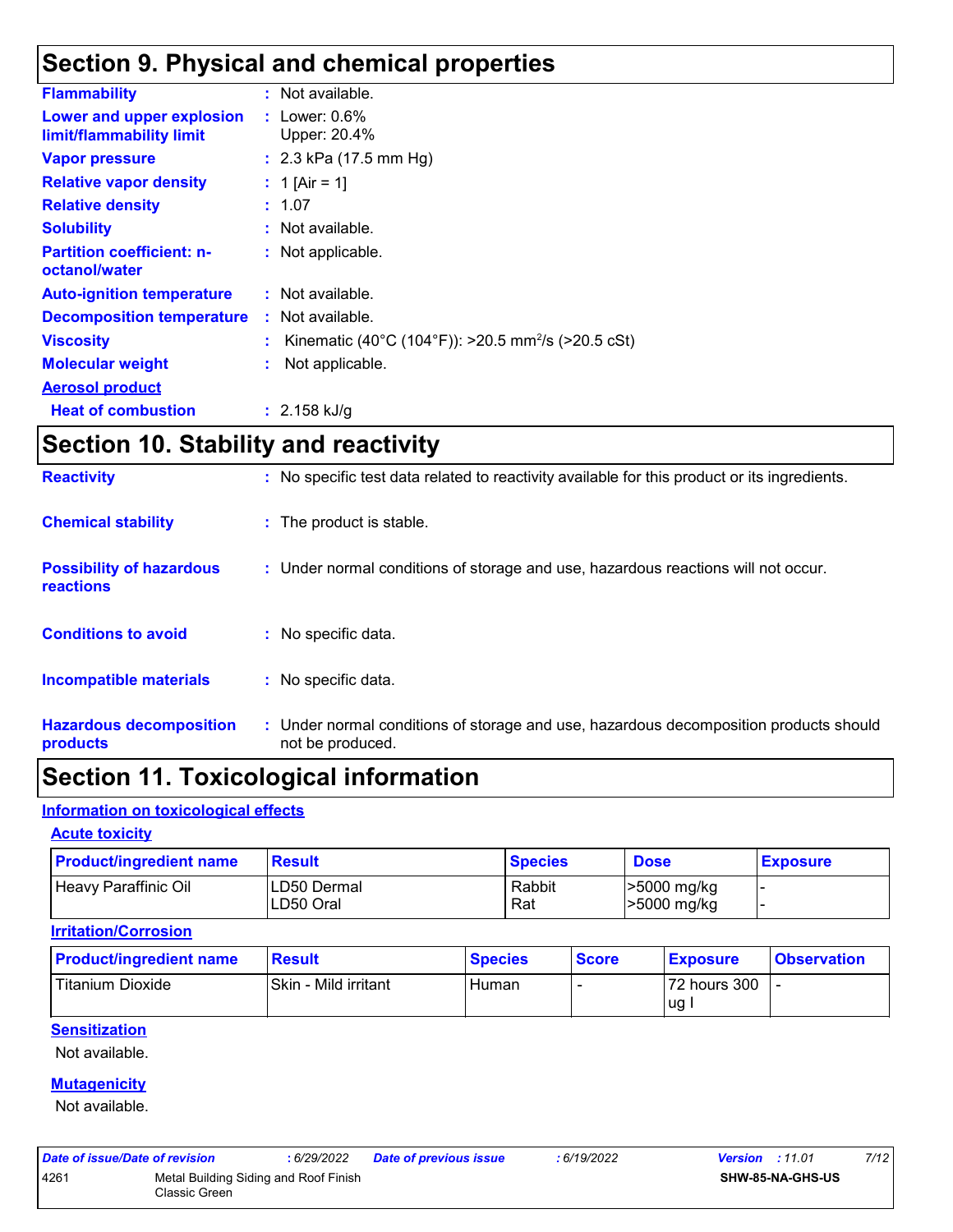### **Section 11. Toxicological information**

#### **Carcinogenicity**

Not available.

#### **Classification**

| <b>Product/ingredient name OSHA</b> | <b>IARC</b> | <b>NTP</b> |
|-------------------------------------|-------------|------------|
| Titanium Dioxide                    | 2E          |            |

#### **Reproductive toxicity**

Not available.

#### **Teratogenicity**

Not available.

#### **Specific target organ toxicity (single exposure)**

Not available.

#### **Specific target organ toxicity (repeated exposure)**

Classic Green

Not available.

#### **Aspiration hazard**

| <b>Name</b>          | <b>Result</b>                         |
|----------------------|---------------------------------------|
| Heavy Paraffinic Oil | <b>ASPIRATION HAZARD - Category 1</b> |

| <b>Information on the likely</b><br>routes of exposure   | : Not available.                                                                                             |
|----------------------------------------------------------|--------------------------------------------------------------------------------------------------------------|
| <b>Potential acute health effects</b>                    |                                                                                                              |
| <b>Eye contact</b>                                       | : No known significant effects or critical hazards.                                                          |
| <b>Inhalation</b>                                        | No known significant effects or critical hazards.                                                            |
| <b>Skin contact</b>                                      | : No known significant effects or critical hazards.                                                          |
| <b>Ingestion</b>                                         | : No known significant effects or critical hazards.                                                          |
|                                                          | <b>Symptoms related to the physical, chemical and toxicological characteristics</b>                          |
| <b>Eye contact</b>                                       | : No specific data.                                                                                          |
| <b>Inhalation</b>                                        | : No specific data.                                                                                          |
| <b>Skin contact</b>                                      | : No specific data.                                                                                          |
| <b>Ingestion</b>                                         | : No specific data.                                                                                          |
| <b>Short term exposure</b><br><b>Potential immediate</b> | Delayed and immediate effects and also chronic effects from short and long term exposure<br>: Not available. |
| <b>effects</b>                                           |                                                                                                              |
| <b>Potential delayed effects</b>                         | : Not available.                                                                                             |
| Long term exposure                                       |                                                                                                              |
| <b>Potential immediate</b><br>effects                    | : Not available.                                                                                             |
| <b>Potential delayed effects</b>                         | : Not available.                                                                                             |
| <b>Potential chronic health effects</b>                  |                                                                                                              |
| Not available.                                           |                                                                                                              |
| <b>General</b>                                           | : No known significant effects or critical hazards.                                                          |
| Date of issue/Date of revision                           | : 6/29/2022<br>8/12<br><b>Date of previous issue</b><br>: 6/19/2022<br><b>Version : 11.01</b>                |
| 4261                                                     | Metal Building Siding and Roof Finish<br>SHW-85-NA-GHS-US                                                    |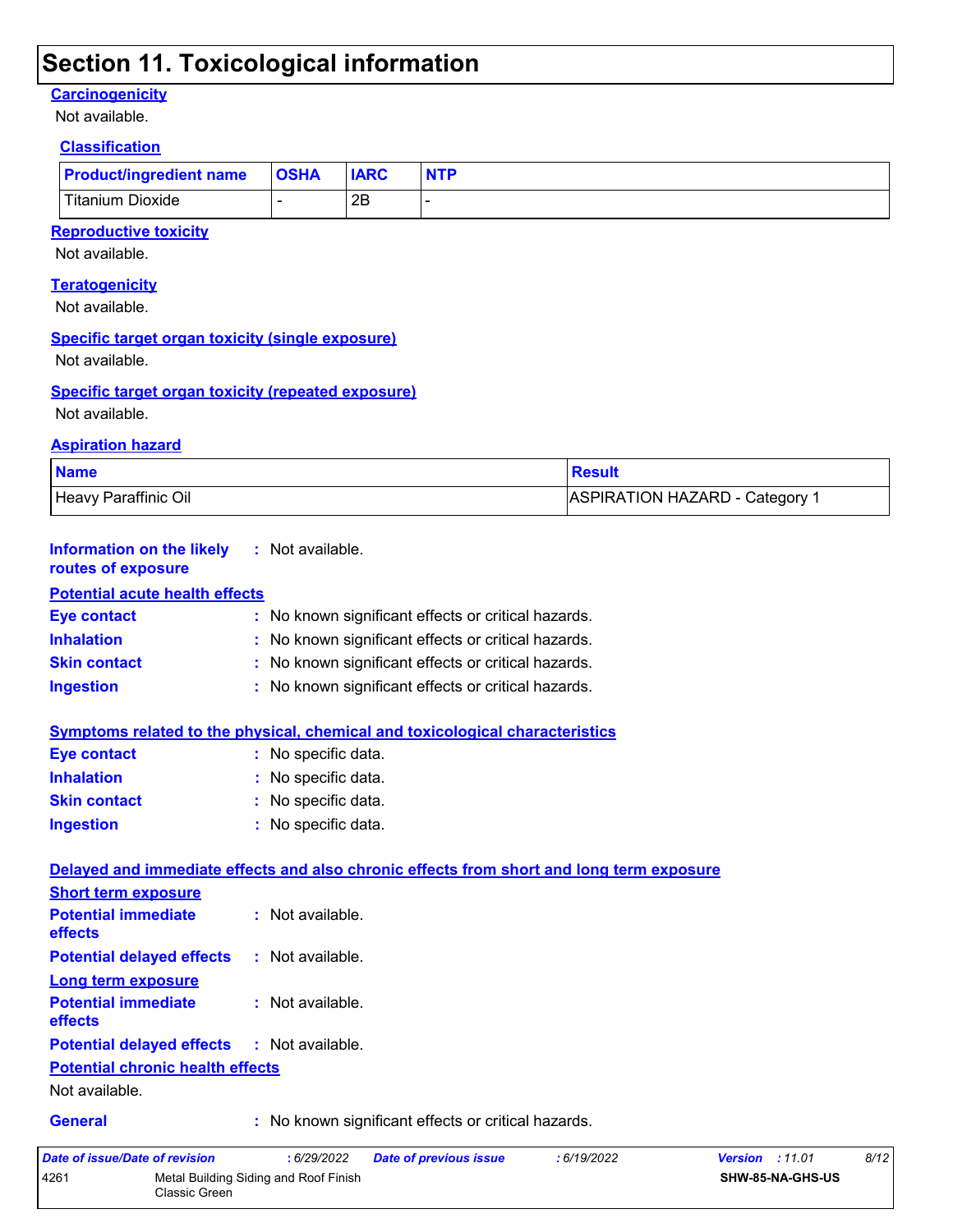### **Section 11. Toxicological information**

| <b>Carcinogenicity</b>       | : Suspected of causing cancer. Risk of cancer depends on duration and level of<br>exposure. |
|------------------------------|---------------------------------------------------------------------------------------------|
| <b>Mutagenicity</b>          | : No known significant effects or critical hazards.                                         |
| <b>Teratogenicity</b>        | : No known significant effects or critical hazards.                                         |
| <b>Developmental effects</b> | : No known significant effects or critical hazards.                                         |
| <b>Fertility effects</b>     | : No known significant effects or critical hazards.                                         |

**Numerical measures of toxicity** Not available. **Acute toxicity estimates**

# **Section 12. Ecological information**

#### **Toxicity**

| <b>Product/ingredient name</b> | <b>Result</b>                         | <b>Species</b>               | <b>Exposure</b> |
|--------------------------------|---------------------------------------|------------------------------|-----------------|
| Titanium Dioxide               | Acute LC50 >1000000 µg/l Marine water | Fish - Fundulus heteroclitus | 96 hours        |

#### **Persistence and degradability**

Not available.

#### **Bioaccumulative potential**

Not available.

#### **Mobility in soil**

**Soil/water partition coefficient (KOC) :** Not available.

**Other adverse effects** : No known significant effects or critical hazards.

### **Section 13. Disposal considerations**

| <b>Disposal methods</b> | : This product contains a Significant New Use Rule (SNUR) Chemical. Do not allow<br>this product to enter drains, sewers, wastewater treatment systems, groundwater,<br>streams, lakes or ponds. See Environmental Data Sheet (EDS) for additional<br>details.<br>The generation of waste should be avoided or minimized wherever possible. Disposal<br>of this product, solutions and any by-products should at all times comply with the<br>requirements of environmental protection and waste disposal legislation and any<br>regional local authority requirements. Dispose of surplus and non-recyclable products<br>via a licensed waste disposal contractor. Waste should not be disposed of untreated to<br>the sewer unless fully compliant with the requirements of all authorities with jurisdiction.<br>Waste packaging should be recycled. Incineration or landfill should only be considered<br>when recycling is not feasible. This material and its container must be disposed of in a<br>safe way. Care should be taken when handling emptied containers that have not been<br>cleaned or rinsed out. Empty containers or liners may retain some product residues.<br>Avoid dispersal of spilled material and runoff and contact with soil, waterways, drains |
|-------------------------|--------------------------------------------------------------------------------------------------------------------------------------------------------------------------------------------------------------------------------------------------------------------------------------------------------------------------------------------------------------------------------------------------------------------------------------------------------------------------------------------------------------------------------------------------------------------------------------------------------------------------------------------------------------------------------------------------------------------------------------------------------------------------------------------------------------------------------------------------------------------------------------------------------------------------------------------------------------------------------------------------------------------------------------------------------------------------------------------------------------------------------------------------------------------------------------------------------------------------------------------------------------------------------|
|                         | and sewers.                                                                                                                                                                                                                                                                                                                                                                                                                                                                                                                                                                                                                                                                                                                                                                                                                                                                                                                                                                                                                                                                                                                                                                                                                                                                    |

| Date of issue/Date of revision |                                                        | : 6/29/2022 | <b>Date of previous issue</b> | : 6/19/2022 | <b>Version</b> : 11.01  | 9/12 |
|--------------------------------|--------------------------------------------------------|-------------|-------------------------------|-------------|-------------------------|------|
| 4261                           | Metal Building Siding and Roof Finish<br>Classic Green |             |                               |             | <b>SHW-85-NA-GHS-US</b> |      |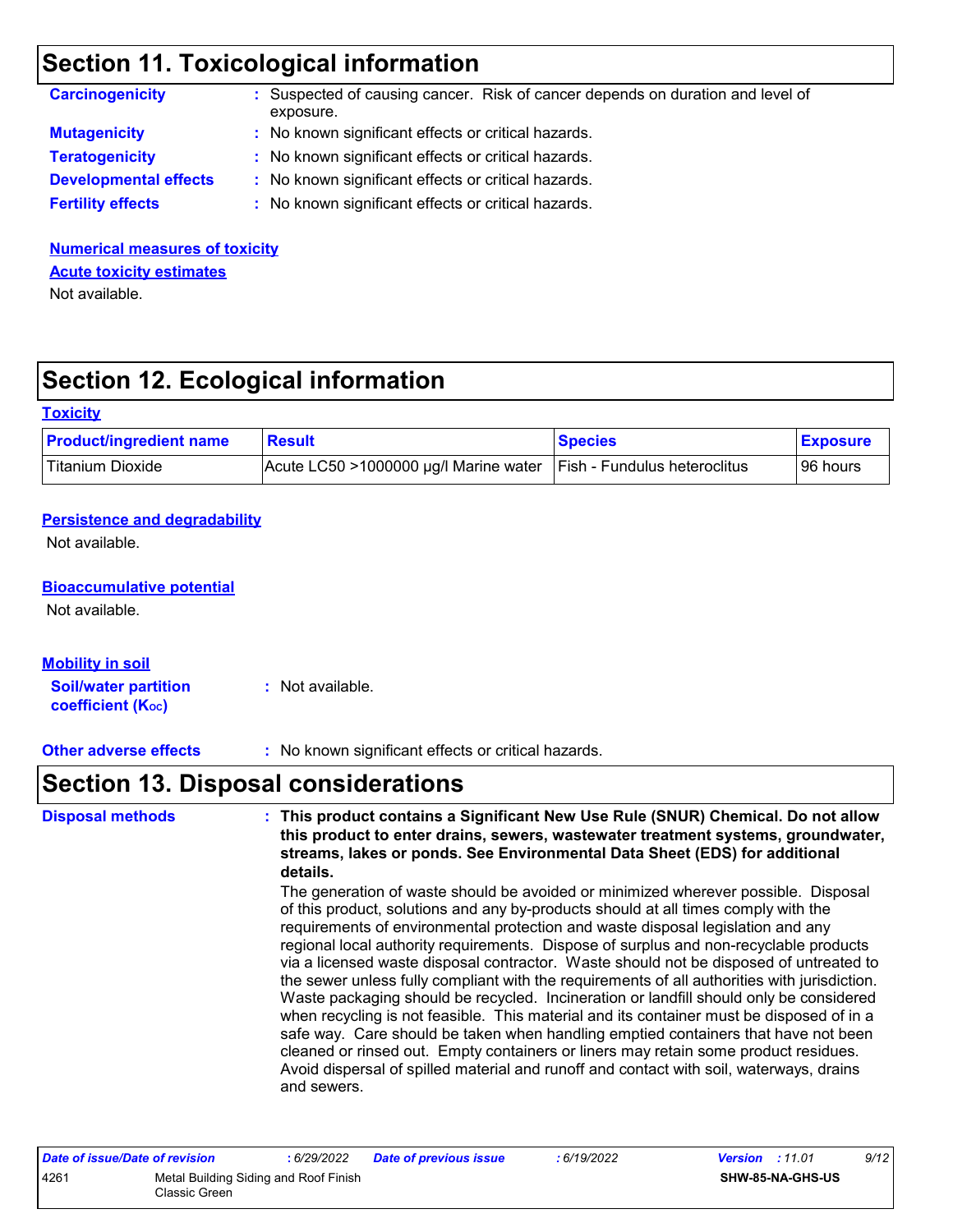### **Section 14. Transport information**

|                                                                                                   | <b>DOT</b><br><b>Classification</b> | <b>TDG</b><br><b>Classification</b>                                                                                                                                                                                                                                                                                                                                                                                                                                                                                                                                                                                                                                                 | <b>Mexico</b><br><b>Classification</b> | <b>IATA</b>    | <b>IMDG</b>    |
|---------------------------------------------------------------------------------------------------|-------------------------------------|-------------------------------------------------------------------------------------------------------------------------------------------------------------------------------------------------------------------------------------------------------------------------------------------------------------------------------------------------------------------------------------------------------------------------------------------------------------------------------------------------------------------------------------------------------------------------------------------------------------------------------------------------------------------------------------|----------------------------------------|----------------|----------------|
| <b>UN number</b>                                                                                  | Not regulated.                      | Not regulated.                                                                                                                                                                                                                                                                                                                                                                                                                                                                                                                                                                                                                                                                      | Not regulated.                         | Not regulated. | Not regulated. |
| <b>UN proper</b><br>shipping name                                                                 |                                     |                                                                                                                                                                                                                                                                                                                                                                                                                                                                                                                                                                                                                                                                                     |                                        |                |                |
| <b>Transport</b><br>hazard class(es)                                                              |                                     |                                                                                                                                                                                                                                                                                                                                                                                                                                                                                                                                                                                                                                                                                     |                                        |                |                |
| <b>Packing group</b>                                                                              |                                     |                                                                                                                                                                                                                                                                                                                                                                                                                                                                                                                                                                                                                                                                                     |                                        |                |                |
| <b>Environmental</b><br>hazards                                                                   | No.                                 | No.                                                                                                                                                                                                                                                                                                                                                                                                                                                                                                                                                                                                                                                                                 | No.                                    | No.            | No.            |
| <b>Additional</b><br><b>information</b>                                                           |                                     |                                                                                                                                                                                                                                                                                                                                                                                                                                                                                                                                                                                                                                                                                     |                                        |                |                |
| <b>Special precautions for user :</b><br><b>Transport in bulk according</b><br>to IMO instruments | : Not available.                    | Multi-modal shipping descriptions are provided for informational purposes and do not<br>consider container sizes. The presence of a shipping description for a particular<br>mode of transport (sea, air, etc.), does not indicate that the product is packaged<br>suitably for that mode of transport. All packaging must be reviewed for suitability<br>prior to shipment, and compliance with the applicable regulations is the sole<br>responsibility of the person offering the product for transport. People loading and<br>unloading dangerous goods must be trained on all of the risks deriving from the<br>substances and on all actions in case of emergency situations. |                                        |                |                |
|                                                                                                   |                                     | <b>Proper shipping name</b>                                                                                                                                                                                                                                                                                                                                                                                                                                                                                                                                                                                                                                                         | : Not available.                       |                |                |

### **Section 15. Regulatory information**

| <b>U.S. Federal regulations</b> | : TSCA 5(a)2 proposed significant new use rules: 2-Methyl-4-isothiazolin-3-one; |  |
|---------------------------------|---------------------------------------------------------------------------------|--|
|                                 | 5-Chloro-2-methylisothiazolinone                                                |  |

#### **TSCA 5(a)2 final significant new use rules**: Sodium Nitrite

| List name                                                           | <b>Chemical name</b> | <b>Notes</b>                                                                                                                                                                                                                                              |
|---------------------------------------------------------------------|----------------------|-----------------------------------------------------------------------------------------------------------------------------------------------------------------------------------------------------------------------------------------------------------|
| United States - TSCA 5(a)<br>2 - Final significant new<br>use rules | Sodium Nitrite       |                                                                                                                                                                                                                                                           |
|                                                                     |                      | This product contains a Significant New Use Rule (SNUR) Chemical. Do not allow this<br>product to enter drains, sewers, wastewater treatment systems, groundwater, streams,<br>lakes or ponds. See Environmental Data Sheet (EDS) for additional details. |

#### **SARA 313**

SARA 313 (40 CFR 372.45) supplier notification can be found on the Environmental Data Sheet.

#### **California Prop. 65**

WARNING: This product contains chemicals known to the State of California to cause cancer and birth defects or other reproductive harm.

#### **International regulations**

| Date of issue/Date of revision |                                                        | : 6/29/2022 | <b>Date of previous issue</b> | : 6/19/2022 | <b>Version</b> : 11.01 |                         | 10/12 |
|--------------------------------|--------------------------------------------------------|-------------|-------------------------------|-------------|------------------------|-------------------------|-------|
| 4261                           | Metal Building Siding and Roof Finish<br>Classic Green |             |                               |             |                        | <b>SHW-85-NA-GHS-US</b> |       |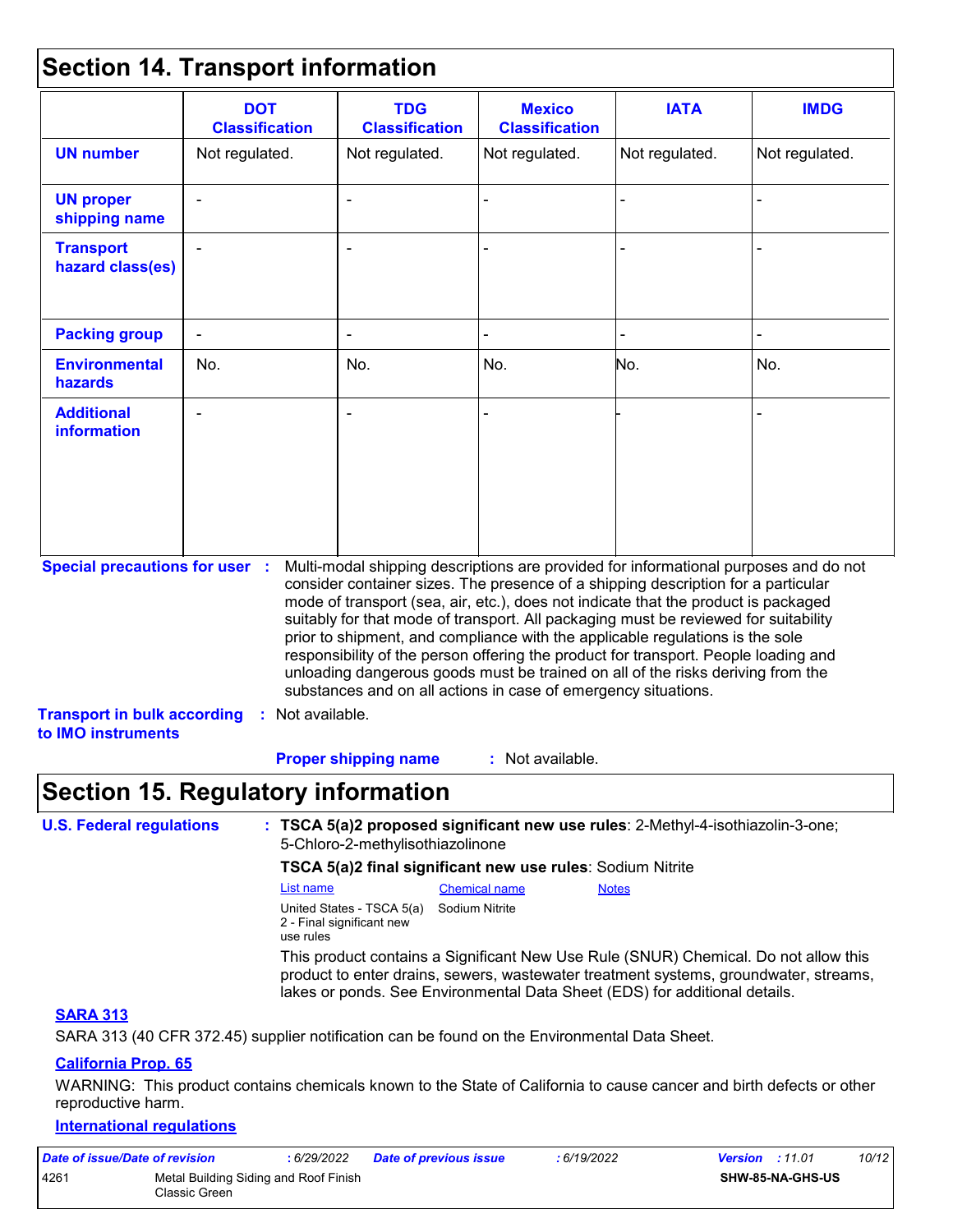### **Section 15. Regulatory information**

| <b>International lists</b> | : Australia inventory (AIIC): Not determined.                |
|----------------------------|--------------------------------------------------------------|
|                            | China inventory (IECSC): Not determined.                     |
|                            | Japan inventory (CSCL): Not determined.                      |
|                            | Japan inventory (ISHL): Not determined.                      |
|                            | Korea inventory (KECI): Not determined.                      |
|                            | New Zealand Inventory of Chemicals (NZIoC): Not determined.  |
|                            | Philippines inventory (PICCS): Not determined.               |
|                            | Taiwan Chemical Substances Inventory (TCSI): Not determined. |
|                            | Thailand inventory: Not determined.                          |
|                            | Turkey inventory: Not determined.                            |
|                            | Vietnam inventory: Not determined.                           |

### **Section 16. Other information**

**Hazardous Material Information System (U.S.A.)**



**The customer is responsible for determining the PPE code for this material. For more information on HMIS® Personal Protective Equipment (PPE) codes, consult the HMIS® Implementation Manual.**

**Caution: HMIS® ratings are based on a 0-4 rating scale, with 0 representing minimal hazards or risks, and 4 representing significant hazards or risks. Although HMIS® ratings and the associated label are not required on SDSs or products leaving a facility under 29 CFR 1910.1200, the preparer may choose to provide them. HMIS® ratings are to be used with a fully implemented HMIS® program. HMIS® is a registered trademark and service mark of the American Coatings Association, Inc.**

**Procedure used to derive the classification**

| <b>Classification</b><br><b>CARCINOGENICITY - Category 2</b> |  |                                                                                                                                                                                                                                                                                                                                                                                                                                                                                                                                                                                                                     | <b>Justification</b><br>Calculation method |  |  |
|--------------------------------------------------------------|--|---------------------------------------------------------------------------------------------------------------------------------------------------------------------------------------------------------------------------------------------------------------------------------------------------------------------------------------------------------------------------------------------------------------------------------------------------------------------------------------------------------------------------------------------------------------------------------------------------------------------|--------------------------------------------|--|--|
|                                                              |  |                                                                                                                                                                                                                                                                                                                                                                                                                                                                                                                                                                                                                     |                                            |  |  |
| <b>Date of printing</b>                                      |  | : 6/29/2022                                                                                                                                                                                                                                                                                                                                                                                                                                                                                                                                                                                                         |                                            |  |  |
| Date of issue/Date of<br>revision                            |  | : 6/29/2022                                                                                                                                                                                                                                                                                                                                                                                                                                                                                                                                                                                                         |                                            |  |  |
| Date of previous issue                                       |  | : 6/19/2022                                                                                                                                                                                                                                                                                                                                                                                                                                                                                                                                                                                                         |                                            |  |  |
| <b>Version</b>                                               |  | : 11.01                                                                                                                                                                                                                                                                                                                                                                                                                                                                                                                                                                                                             |                                            |  |  |
| <b>Key to abbreviations</b>                                  |  | $:$ ATE = Acute Toxicity Estimate<br><b>BCF</b> = Bioconcentration Factor<br>GHS = Globally Harmonized System of Classification and Labelling of Chemicals<br>IATA = International Air Transport Association<br>IBC = Intermediate Bulk Container<br><b>IMDG = International Maritime Dangerous Goods</b><br>LogPow = logarithm of the octanol/water partition coefficient<br>MARPOL = International Convention for the Prevention of Pollution From Ships, 1973<br>as modified by the Protocol of 1978. ("Marpol" = marine pollution)<br>$N/A = Not available$<br>SGG = Segregation Group<br>$UN = United Nations$ |                                            |  |  |

**Indicates information that has changed from previously issued version.**

**Notice to reader**

| Date of issue/Date of revision |                                                        | : 6/29/2022 | <b>Date of previous issue</b> | : 6/19/2022 | <b>Version</b> : 11.01 |                         | 11/12 |
|--------------------------------|--------------------------------------------------------|-------------|-------------------------------|-------------|------------------------|-------------------------|-------|
| 4261                           | Metal Building Siding and Roof Finish<br>Classic Green |             |                               |             |                        | <b>SHW-85-NA-GHS-US</b> |       |